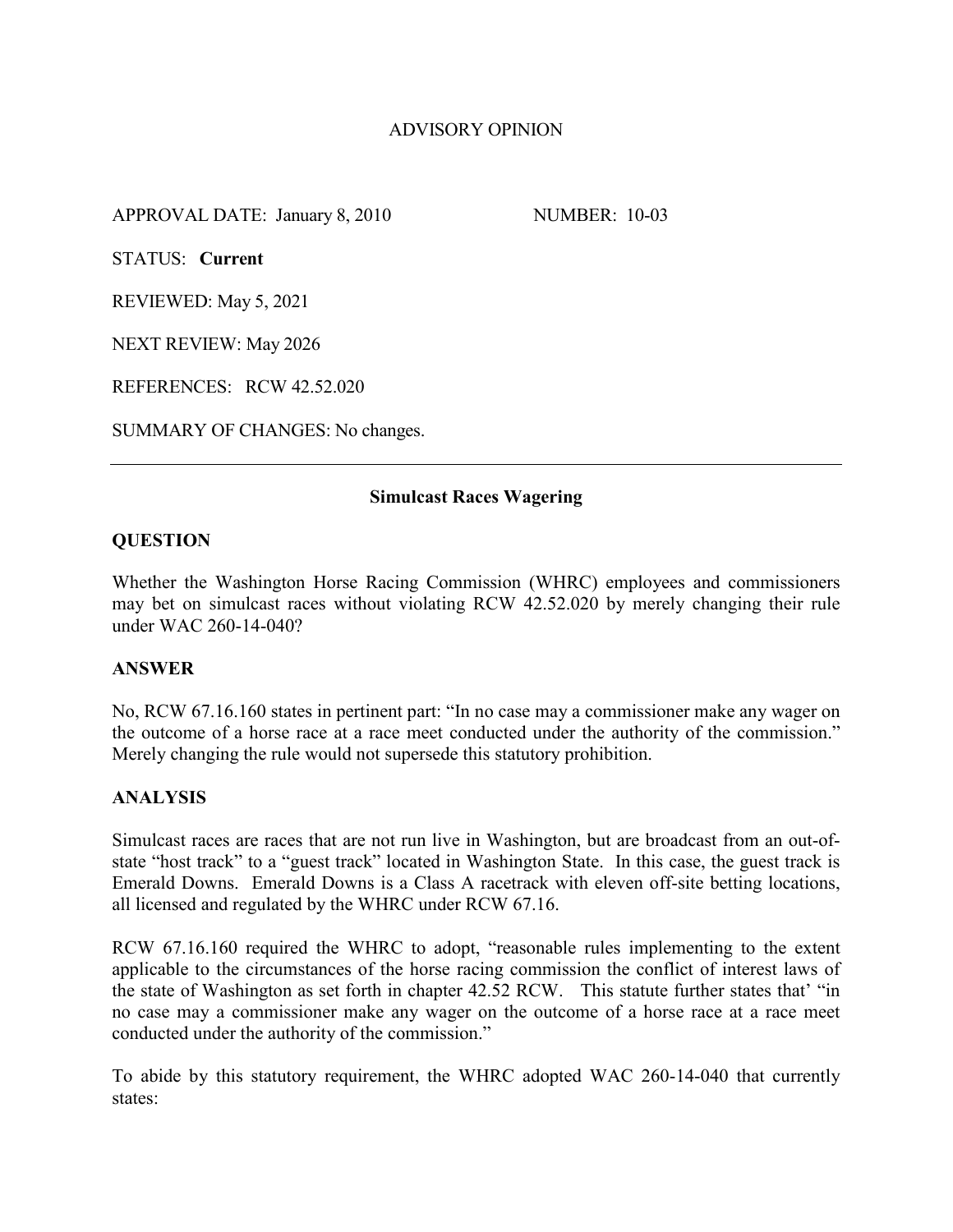A commissioner, employee, or the spouse of a commissioner or employee may not make any wager as follows:

(1) On the outcome of any race at a facility under the jurisdiction of the commission;

 (2) With an authorized advanced deposit wagering service provider licensed by the commission; or

 (3) On the outcome of any horse race at a race meet under the jurisdiction of the commission.

The WHRC believes that this WAC only addresses "live" races held in Washington, not races simulcast from outside the state, but the black letter of the rule does not imply that it only pertains to live races. Agency filings regarding changes to this rule over the past several years do not indicate that it was only intended to include live races.

To clarify this rule, the WHRC wanted to change it to read:

A commissioner, employee, or the spouse of a commissioner or employee may not make any wager as follows:

 (1) On the outcome of any live horse race held at any race track under the jurisdiction of the commission; or

 (2) With an authorized advanced deposit wagering service provider licensed by the commission.

The Board reviewed several sections of RCW 67.16, Horse Racing, which impacted their opinion:

- RCW 67.16.010(4) defines a "race meet" as "any exhibition of thoroughbred, quarter horse, paint horse, appaloosa horse racing, arabian horse racing, or standard bred harness horse racing, where the parimutuel system is used." Simulcast races use the parimutuel system, so until this verbiage is changed to only refer to "live" races held in Washington, the Board determined that this definition included simulcast races.
- RCW 67.16.200(6) requires that the WHRC approve all simulcast races transmitted to Washington locations. In fact, a simulcast race cannot be legitimately transmitted to any Washington location without the express permission of the WHRC.
- RCW 67.16.160 prohibits a commissioner from making any wager on the outcome of a horse race at a race meet conducted under *the authority of the commission*. Since the WHRC approves or disapproves the transmission of simulcast races, plus regulates the parimutuel system used to bet on these races, a simulcast race is conducted under the authority of commission.